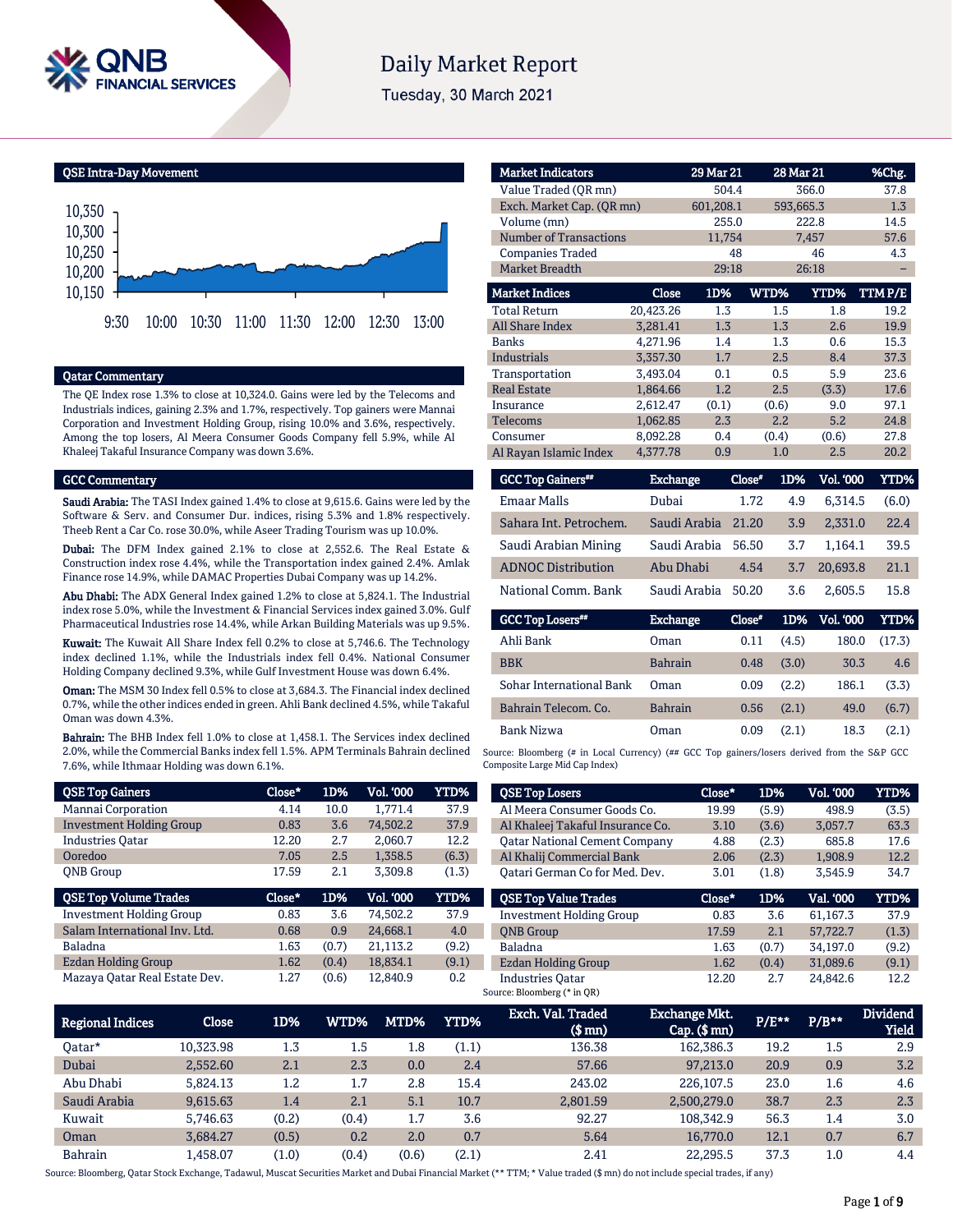# Qatar Market Commentary

- The QE Index rose 1.3% to close at 10,324.0. The Telecoms and Industrials indices led the gains. The index rose on the back of buying support from Arab and Foreign shareholders despite selling pressure from Qatari and GCC shareholders.
- Mannai Corporation and Investment Holding Group were the top gainers, rising 10.0% and 3.6%, respectively. Among the top losers, Al Meera Consumer Goods Company fell 5.9%, while Al Khaleej Takaful Insurance Company was down 3.6%.
- Volume of shares traded on Monday rose by 14.5% to 255.0mn from 222.8mn on Sunday. Further, as compared to the 30-day moving average of 232.5mn, volume for the day was 9.7% higher. Investment Holding Group and Salam International Investment Limited were the most active stocks, contributing 29.2% and 9.7% to the total volume, respectively.

| <b>Overall Activity</b>        | Buy %* | Sell %* | Net (QR)         |
|--------------------------------|--------|---------|------------------|
| Oatari Individuals             | 39.16% | 47.84%  | (43,746,438.2)   |
| <b>Oatari Institutions</b>     | 11.86% | 21.99%  | (51,069,906.6)   |
| Oatari                         | 51.03% | 69.83%  | (94,816,344.8)   |
| <b>GCC</b> Individuals         | 0.53%  | 3.24%   | (13,665,214.3)   |
| <b>GCC</b> Institutions        | 1.35%  | 1.27%   | 419,861.1        |
| <b>GCC</b>                     | 1.89%  | 4.51%   | (13, 245, 353.2) |
| Arab Individuals               | 13.03% | 12.11%  | 4,660,359.3      |
| Arab                           | 13.03% | 12.11%  | 4,660,359.3      |
| Foreigners Individuals         | 2.91%  | 3.09%   | (913, 882.2)     |
| <b>Foreigners Institutions</b> | 31.14% | 10.46%  | 104,315,220.9    |
| <b>Foreigners</b>              | 34.05% | 13.55%  | 103,401,338.7    |

Source: Qatar Stock Exchange (\*as a % of traded value)

# Earnings Releases, Global Economic Data and Earnings Calendar

#### Earnings Releases

| <b>Company</b>                         | Market       | Currency  | Revenue (mn)<br>402020 | % Change<br>YoY | <b>Operating Profit</b><br>$(mn)$ 402020 | % Change<br>YoY | <b>Net Profit</b><br>$(mn)$ 402020 | % Change<br>YoY |
|----------------------------------------|--------------|-----------|------------------------|-----------------|------------------------------------------|-----------------|------------------------------------|-----------------|
| BinDawood Holding Co.*                 | Saudi Arabia | <b>SR</b> | 5.156.5                | 6.5%            | 514.6                                    | $-0.7%$         | 447.7                              | 6.8%            |
| Nama Chemicals Co.*                    | Saudi Arabia | <b>SR</b> | 439.2                  | $-16.5%$        | (38.5)                                   | N/A             | (45.2)                             | N/A             |
| Saudi Research and Marketing<br>Group* | Saudi Arabia | <b>SR</b> | 2,260.1                | $-6.2%$         | 371.5                                    | 12.2%           | 245.6                              | $-0.2%$         |

Source: Company data, DFM, ADX, MSM, TASI, BHB. (\*Financial for FY2020)

### Global Economic Data

| <b>Date</b> | Market'   | Source                 | <b>Indicator</b>    | Period | Actual | Consensus                | <b>Previous</b> |
|-------------|-----------|------------------------|---------------------|--------|--------|--------------------------|-----------------|
| 03/29       | UK        | Bank of England        | Money Supply M4 MoM | Feb    | 0.8%   | $\overline{\phantom{0}}$ | $0.7\%$         |
| 03/29       | <b>UK</b> | <b>Bank of England</b> | M4 Money Supply YoY | Feb    | 13.6%  |                          | 13.3%           |

Source: Bloomberg (s.a. = seasonally adjusted; n.s.a. = non-seasonally adjusted; w.d.a. = working day adjusted)

#### Earnings Calendar

| <b>Tickers</b> | Company Name                         | Date of reporting 1Q2021 results | No. of days remaining | <b>Status</b> |
|----------------|--------------------------------------|----------------------------------|-----------------------|---------------|
| ONCD           | <b>Qatar National Cement Company</b> | 07-Apr-21                        |                       | Due           |
| <b>OIBK</b>    | <b>Oatar Islamic Bank</b>            | 11-Apr-21                        | 12                    | Due           |
| <b>ONBK</b>    | <b>ONB</b> Group                     | 11-Apr-21                        | 12                    | Due           |
| <b>ABOK</b>    | Ahli Bank                            | $20$ -Apr-21                     | 21                    | Due           |
| <b>UDCD</b>    | United Development Company           | 21-Apr-21                        | 22                    | Due           |
| <b>OIGD</b>    | <b>Oatari Investors Group</b>        | $21$ -Apr-21                     | 22                    | Due           |
| <b>DHBK</b>    | Doha Bank                            | 28-Apr-21                        | 29                    | Due           |

Source: QSE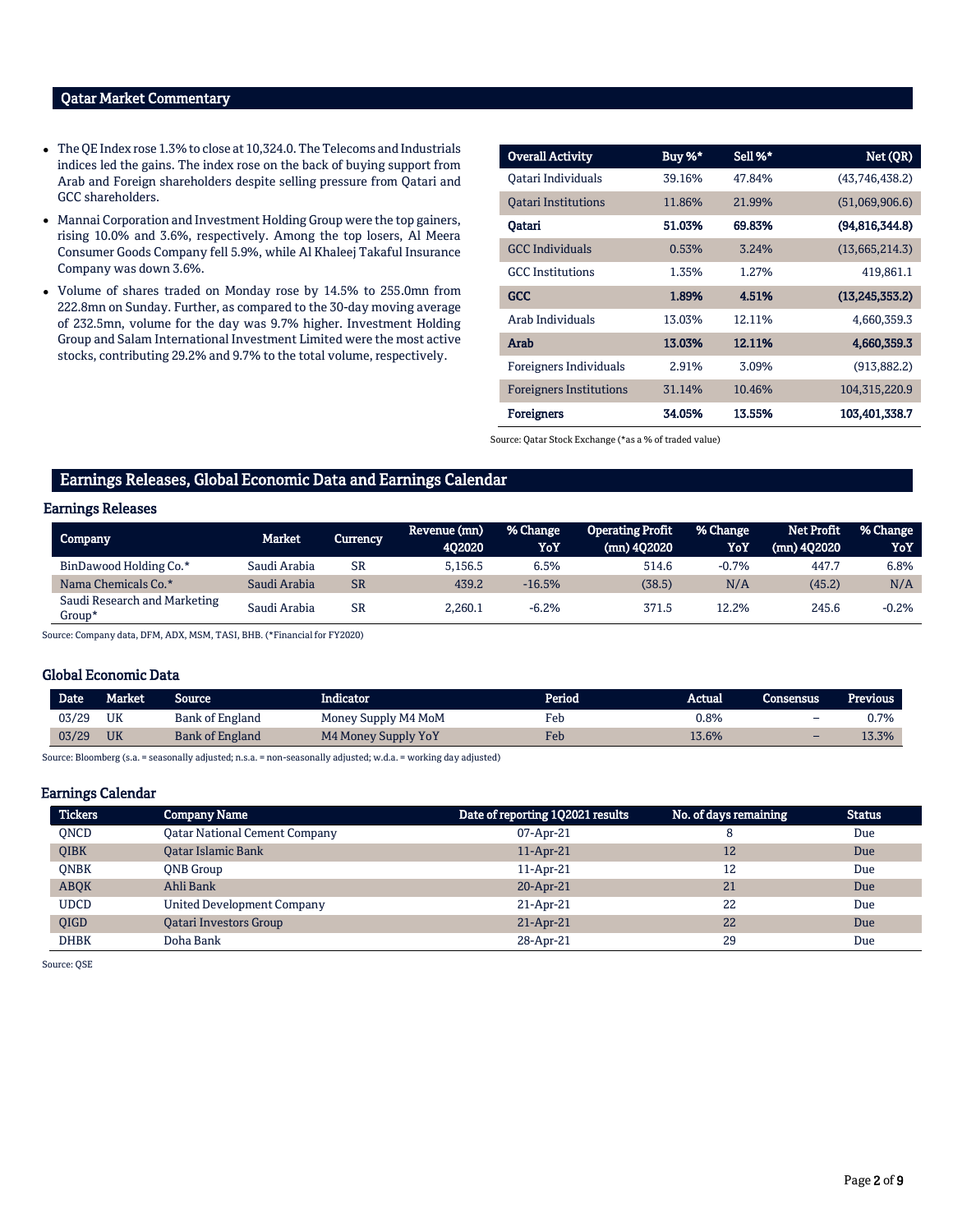# News

### Qatar

- QNB Group receives 'AA' rating by index provider MSCI ESG Research – The rating upgrade to 'AA' places QNB Group into the top quartile of the ESG index, and confirms the Group's leadership in the banking sector on this topic. QNB Group received a rating of 'AA' in the MSCI ESG Ratings assessment, conducted by MSCI ESG Research LLC. Regulator, authorities, policy makers and investors increasingly put more pressure on banks to address environmental, social and governance (ESG) related factors. These represent risks and add additional complexity for financial service providers to be identified, addressed and managed adequately. The rating recognises QNB Group as a leader in its industry in managing ESG risks and opportunities. The rating is also a testament that QNB Group has developed a meaningful sustainability strategy, which addresses all topics of materiality and has been successful in executing upon it. The rating upgrade to 'AA' places QNB Group into the top quartile of the ESG index, and confirms the Group's leadership in the banking sector on this topic. MSCI ESG Research is a leading research and data provider measuring companies' performance on the grounds on Environmental, Social, and Governance (ESG) factors. MSCI ESG Ratings aim to measure a company's resilience to long-term ESG risks. (Gulf-Times.com)
- MARK to disclose its 1Q2021 financial results on April 19 Masraf Al Rayan (MARK) will disclose its financial statement for the period ending March 31, 2021 on April 19, 2021. (QSE)
- QE Index, QE Al Rayan Islamic Index and QE All Share constituent's changes effective from April 1 – Market Notice (Number 10) on March 9, 2021 provided constituent changes of all QSE indices effective from April 1,2021. This notice provides the final Index Free Float number of shares and capping factors (where applicable) to be used in the QE Index and QE All Share Index calculation effective from April 1, 2021. The new index composition of QE Al Rayan Islamic Index (fixed weightings as given in the Market Notice is also restated. The Market Notice on March 9, 2021 is :– Mazaya Real Estate Development (MRDS) and Qatar First Bank (QFBQ) will replace Aamal Company (AHCS) and Doha Bank (DHBK) in the QE Index with effect from April 1. According to the statement, QFBQ will also join the QE Al Rayan Islamic Index from the same date. There will be no change in the constituents of QE All Share Index and related sectors indices, the statement said. (QSE)
- Listed companies in Qatar report cumulative net profit of QR31.63bn in 2020 - Qatar's listed companies have reported a cumulative net profit of QR31.63bn in 2020, mainly contributed by the net earnings of the banking and financial services sector. Amidst the challenges posed by the COVID-19 pandemic, as many as 14 listed entities on the Qatar Stock Exchange (QSE) witnessed their net earnings grow year-on-year in 2020 although the overall cumulative net profitability of the listed companies was on the decline. Insurance was the lone sector that saw earnings growth on the QSE, which otherwise saw 19.65% YoY fall in its cumulative net profits in 2020, compared

to 5.53% shrinkage in 2019, said the figures collated from the QSE website. The industrials sector was seen as the major drag in the overall profitability of the listed companies in 2020. The shrinkage in earnings in the transport and banking sectors also had their role in pulling the overall profitability down in the review period. In 2020, the insurance sector's cumulative net profit grew 18.92% YoY to QR499.69mn compared to a sharp 46.26% plunge in 2019. The sector now has six constituents with QLMI being the latest entrant. The sector, which saw four of the six constituents report gains in net earnings, contributed 1.58% to the overall kitty compared to 1.07% a year ago. However, the industrials sector, which has 10 listed constituents, witnessed a huge 44.24% year-on-year contraction in net profitability to QR3.91bn against a 32.86% decrease in 2019. The sector contributed 12.36% to the overall net profitability of the listed entities in the review period compared to 17.8% the previous year. Only one among them witnessed gains in net earnings. The cumulative net profitability of banks and financial services sector, which has 13 listed entities, declined 12.22% YoY to QR21.35bn against 6.5% growth in 2019. The banking and financial services sector contributed 67.5% to cumulative net profits 2020 against 61.8% the year ago. Five of the constituents witnessed higher growth in profits. The COVID-19 and the slide in oil prices would make a dent in the net profitability of the banking sector in the GCC for the whole of this year, Moody's, an international credit rating agency had said earlier. The realty segment, which has four listed entities, saw a 20.1% YoY contraction in net earnings to QR1.82bn in 2020 against 20.86% plunge the previous year. The sector constituted 5.75% of the overall net profitability in 2020 compared to 5.79% in 2019. Only one among them exhibited stronger performance in net earnings. In 2020, the transport sector's cumulative net earnings shrank 19.08% YoY to QR1.46bn against 10% expansion in 2019. The sector has three listed constituents and its net profit constituted 4.62% of the total net profit of the listed companies compared to 4.57% in 2019. Only one among them saw jump in net earnings. The consumer goods sector, which has 10 listed entities, witnessed a 23.14% YoY shrinkage in cumulative net profit to QR1.28bn in 2020 compared to a 10.36% fall in 2019. The sector contributed 4.05% to the overall net profitability in the review period against 4.24% in 2019. Two among them saw their net earnings grow on an annual basis in 2020. The telecom sector saw its 2020 net profit decline 29.81% YoY to QR1.31n compared to 11.03% rise in 2019. The sector contributed 4.14% to overall net profit in the review period against 4.75% in 2019. It is worth noting that all financial data of the listed companies are available on the website of the Qatar Stock Exchange. Qatar Stock Exchange would like to thank all listed companies for their efforts in enhancing the disclosure and transparency principles. (QSE, Gulf-Times.com)

 QGMD announces result of Board of Directors meeting – Qatari German Company for Medical Devices (QGMD) announced that the Board of Directors elected by the General Assembly has convened on March 28, 2021 and approved the following:– (1) Formation of the elected board of directors as follows: Chairman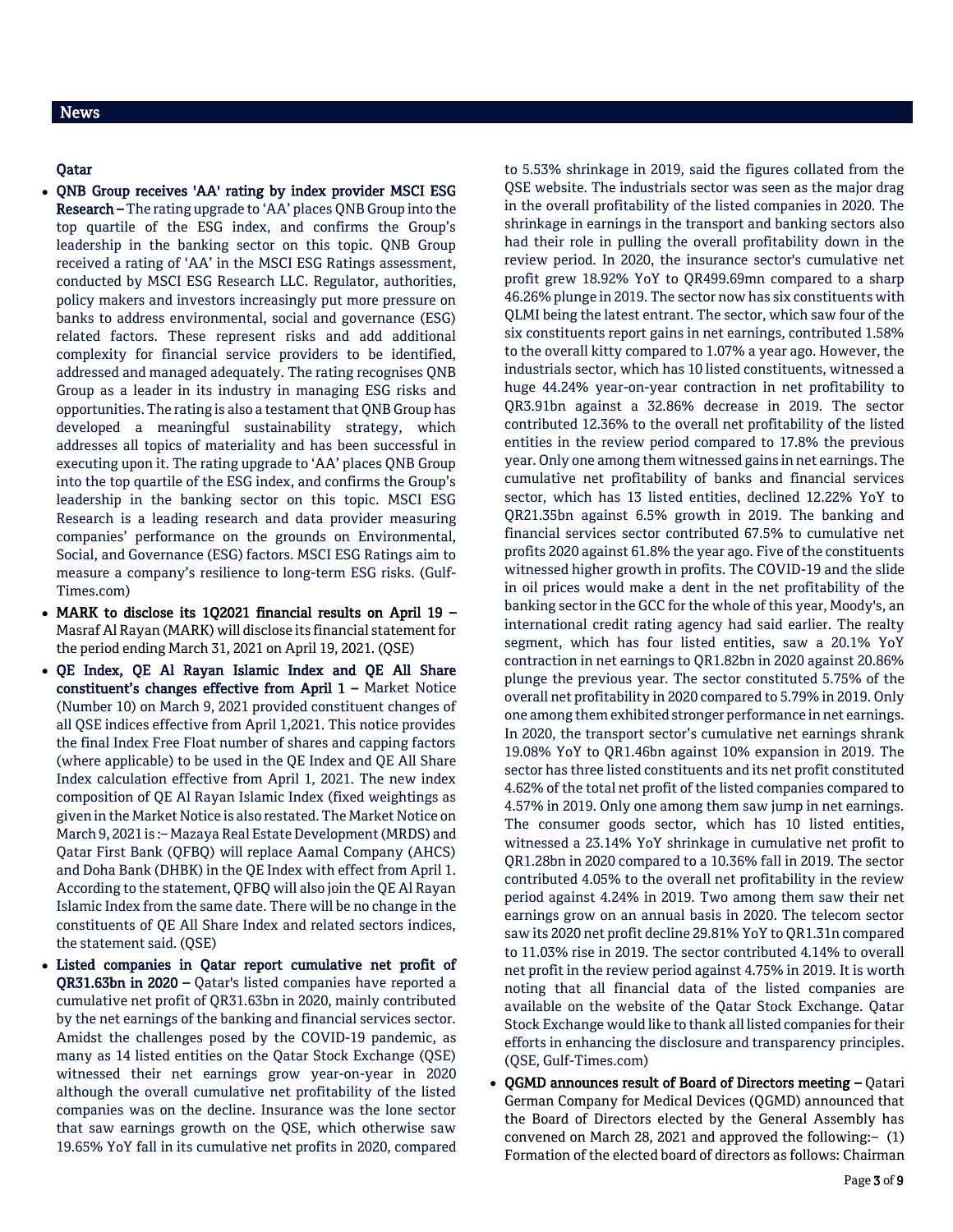– Ali Hassan Ibrahim Ali Al- Emadi, holding bachelor's degree in Business Administration from London South Bank university - UK, he is a businessman who held the position of CEO at Liberty packing manufactures in Qatar. The following are also some of the positions held by him: (i) Sales and Business Development Director - Mowasalat karwa, (ii) Operation Manager - Al-ijarah Holding, and (iii) Member in the International Federation of public transport. Vice-Chairman – Mohammad Abdulmoneim Al-Sayed, holding a master's degree in Management and International Business from Nottingham Trent University - UK, has an outstanding record of delivering successful restructurings that continuously improve shareholder value via successful investments. The following are some of the positions held by him: (i) Works in the Investment and Business Development Department at Barzan Holdings, (ii) Board member at Gulf Warehousing Company, (iii) Board member at Inma Holding, and (iv) Board member at Dalalah Brokerage Company. Managing Director – Mohammad Ali Al-Ansari, holding bachelor's degree in Arts for Business Administration from Arab Academy for science, technology, and maritime Alexandria - Egypt. A businessman who held the position General Manager of Qatar Company for the manufacture of foam and furnishings 'Qatar Foam'. (2) Formation of the Board committees. (3) Determination of the authorized signatories in CR and the financial transactions and the limits of authority. (QSE)

- AKHI announces the details of the settlement with the X-CEO Al Khaleej Takaful Insurance Company (AKHI) announced that its General Assembly held on March 28, 2021, has approved the amendment of the settlement that it had previously made with the former CEO of the company, regarding some investment files, with the company acquiring a plot of land in the city of Doha with a value of QR40mn, in addition to an amount of QR30mn has been previously collected, and with the right to follow-up of what can be collected from the relevant cases and files (the General Assembly has authorized the Board of Directors to do so). As a result, an amount of QR76mn was considered as a provision for debts that were not collected and recorded in the accounting records for the year 2020. (QSE)
- QISI changes method in holding its General Assembly Due to government instructions it has been decided to change the method in holding the General Assembly Meeting for Qatar Islamic Insurance Group (QISI) to be via Zoom instead of personal attendance. The meeting will take place on April 5, 2021. (QSE)
- Ooredoo hires banks for dollar bond issue Ooredoo has hired a group of banks to arrange an issuance of U.S. dollardenominated bonds, a document showed on Monday. Barclays, BNP Paribas, Citi, Credit Agricole, DBS, Mizuho, QNB Capital and Standard Chartered will hold fixed income investor calls starting on Monday, the document from one of the banks showed. A 10 year bond issuance will follow, subject to market conditions. (Zawya)
- Ooredoo's Indosat nears deal for towers sale to digital colony According to sources, Ooredoo's Indonesian unit PT Indosat is nearing a deal to sell about about 4,000 towers to Digital Colony. The companies are working on the details of a transaction that could be announced as early as this week, the people said, asking not to be identified because the matter is private. A deal could be

valued at more than \$700mn. Digital Colony is planning to purchase the tower assets through Edgepoint Infrastructure, a partnership it recently formed with former Edotco Group Sdn. An agreement would come weeks after Indosat said it was in the early stage of exploring the sale of about 4,000 towers, without naming any potential buyers. Talks could still face delays or even fall apart, the people said. A spokesperson for Edgepoint declined to comment, while representatives for Digital Colony and Ooredoo didn't immediately respond to requests for comment. (Bloomberg)

- Qatar's PPI of industrial sector witnesses 2.4% MoM jump in February – Qatar's industrial sector continued to gain traction as it witnessed 2.4% MoM jump in the producer price index (PPI) in February this year, mainly on the back of hydrocarbons and certain manufactured products as basic chemicals and other chemical products, according to official estimates. Qatar's PPI – a measure of the average selling prices received by the domestic producers for their output – however saw 2% YoY decline, said the figures released by the Planning and Statistics Authority (PSA). The mining PPI, which carries the maximum weight of 72.7%, reported a robust 2.9% surge on a monthly basis in February 2021 as the selling price of crude petroleum and natural gas was seen gaining 2.9% and that of stone, sand and clay by 0.5%. The mining PPI registered 3.4% shrinkage on a yearly basis in February this year on the back of a 3.4% slump in the selling price of crude petroleum and natural gas and 5.3% in stone, sand and clay. The manufacturing sector, which has a weight of 26.8% in the PPI basket, witnessed a 1.3% increase MoM in February 2021 on a 5.8% jump in the price of basic chemicals, 4.6% in other chemical products and fibres, 0.5% in refined petroleum products, 0.4% in rubber and plastics products and 0.1% each in basic metals and grain mill and other products. The manufacturing sector PPI had seen a yearly 0.8% expansion in February 2021 as the selling price of basic metals had shot up 18.7%, paper and paper products (7.9%), basic chemicals (7.5%), juices (6.4%), rubber and plastics products (1.2%), dairy products (0.5%) and beverages (0.1%). The utilities group, which has a mere 0.5% weightage in the PPI basket, saw its index surge 7.4% on monthly basis because the selling prices of electricity and water were seen rising 10.5% and 3.3% respectively in February 2021. The index had seen a 6.3% growth YoY this February with the selling price of water and electricity soaring 10.2% and 3.6% respectively. (Gulf-Times.com)
- Shura Council approves draft law on insurance cover for GCC citizens – The Shura Council held its weekly meeting yesterday via video conference under the chairmanship of Speaker HE Ahmed bin Abdullah bin Zaid al-Mahmoud. During the meeting, the council discussed the report of the Legal and Legislative Affairs Committee on amending some provisions of Law No 4 of 2007 enacting the common system of extending insurance protection to GCC citizens working outside their countries in any member state. The council decided to approve the aforementioned law and refer its recommendations thereon to the government. The draft law includes adding one article to Law No. 4 of 2007, stating that the employer is not obligated to pay end-of-service gratuity, according to the Labour Law promulgated by Law No.14 of 2004, or the Civil Human Resources Law Act No.15 of 2016 or any work contracts or special regulations. The draft law came in implementation of the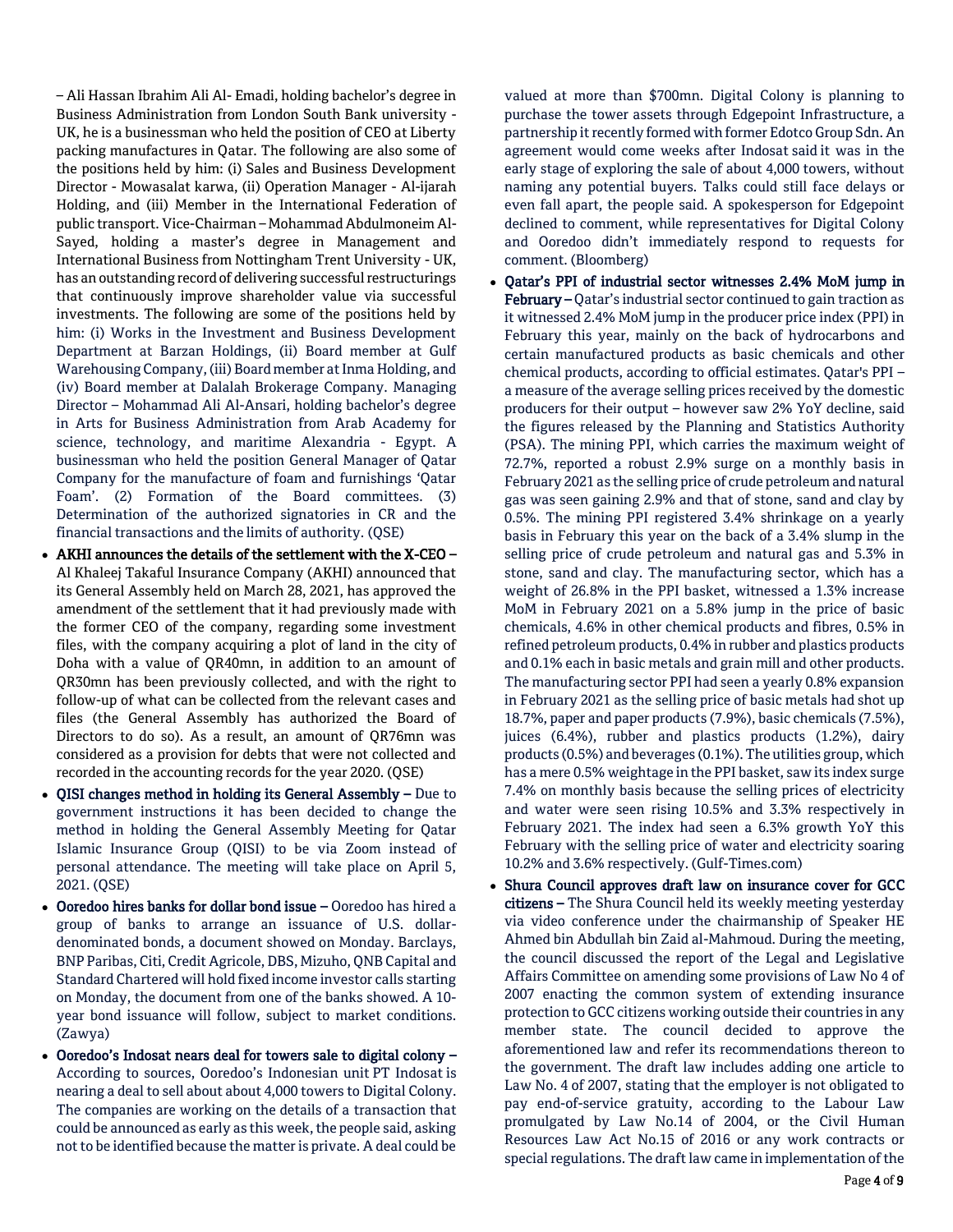principle of reciprocity and in line with similar laws in other GCC countries. Draft law on healthcare Meanwhile, the Shura Council's Services and Public Utilities Committee held a meeting yesterday chaired by its Rapporteur HE Mohamed bin Mahdi al-Ahbabi. During the meeting, the committee studied a draft law organising healthcare services within the country and decided to submit its recommendations regarding it to the Shura Council. (Gulf-Times.com)

- Moderna vaccine available at all PHCC health centres The Primary Health Care Corporation (PHCC) is now administering the Moderna COVID-19 vaccine across all 27 health centres, Qatar National Convention Centre as well as at the Lusail City and Al Wakra drive-through vaccination centres. The Ministry of Public Health (MoPH) had in February issued emergency use authorisation for Moderna's COVID-19 vaccine, the second coronavirus vaccine to be approved for use in Qatar. Moderna's COVID-19 vaccine was approved after the MoPH's Department of Pharmacy and Pharmaceutical Control carried out an extensive review of the vaccine and assessed the results of clinical studies conducted on tens of thousands of volunteers. This approval, follows similar authorisation of Moderna's vaccine by health agencies in the US, Canada, the European Union, the UK and Switzerland. Dr Samya Abdulla, executive director of operations at PHCC, said, "The Pfizer and Moderna vaccines have shown equivalent degrees of efficacy. Both vaccines have shown efficacy of 95% at preventing symptomatic Covid infection after two doses." (Gulf-Times.com)
- The Amir, Saudi Crown Prince review 'green initiative', bilateral ties in phone call – His Highness the Amir Sheikh Tamim bin Hamad Al-Thani held a telephone conversation with Crown Prince, Deputy Prime Minister and Minister of Defence of the sisterly Kingdom of Saudi Arabia Mohamed bin Salman bin Abdulaziz Al-Saud. During the phone call which the Amir received from the Saudi Crown Prince, the two sides reviewed the fraternal relations between the two countries and means of supporting and enhancing them. They also reviewed the 'Saudi Green Initiative' and the 'Green Middle East Initiative' announced by the Saudi Crown Prince, as well as the importance of joint action to meet the environmental challenges that the region is going through. The Amir expressed Qatar's support for these initiatives and all eff orts that would achieve their goals. (Gulf-Times.com)
- Qatar Airways to expand network to 140 destinations Qatar Airways has announced its summer schedule with plans to expand network to more than 140 destinations, maintaining its position as the leading international carrier providing reliable global connectivity. Having never stopped flying throughout the pandemic the airline has worked diligently to be the world's leading airline for safety, innovation and customer experience. By the peak of the IATA Summer Season, the national carrier plans to operate more than 1,200 weekly flights to 140 plus destinations. (Gulf-times.com)

#### International

 Fed will not keep interest rates low for government's benefit, Waller says – The Federal Reserve will not bend its interest rate or bond-buying policies to help finance the federal government's rising deficits, Christopher Waller said on Monday in his debut speech as a member of the US central bank's board of governors.

"Because of the large fiscal deficits and rising federal debt, a narrative has emerged that the Federal Reserve will succumb to pressures to keep interest rates low to help service the debt and to maintain asset purchases to help finance the federal government," Waller said in remarks prepared for delivery at an online event organized by the Peterson Institute for International Economics. "My goal today is to definitively put that narrative to rest. It is simply wrong. Monetary policy has not and will not be conducted for these purposes." Policy, he said, will be set "solely to fulfill" the Fed's mandated goals of achieving maximum employment and stable inflation. The comments were Waller's first since he joined the Fed's board of governors in December, after serving as executive vice president and research director at the St. Louis Fed, and he used them to wade into a potentially contentious issue. (Reuters)

- Biden targets big offshore wind power expansion to fight climate change – The Biden administration on Monday unveiled a goal to expand the nation's fledgling offshore wind energy industry in the coming decade by opening new areas to development, accelerating permits, and boosting public financing for projects. The plan is part of President, Joe Biden's broader effort to eliminate US greenhouse gas emissions to fight climate change, an agenda that Republicans argue could bring economic ruin but which Democrats say can create jobs while protecting the environment. The blueprint for offshore wind power generation comes after the Biden administration's suspension of new oil and gas leasing auctions on federal lands and waters, widely seen as a first step to fulfilling the president's campaign promise of a permanent ban on new federal drilling to counter global warming. The US, with just two small offshore wind facilities, has lagged European nations in developing the renewable energy technology. The administration of Biden's predecessor Donald Trump had vowed to launch offshore wind as a promising new domestic industry but failed to permit any projects. "We're ready to rock and roll," National Climate Advisor, Gina McCarthy said at a virtual press conference to announce the administration's moves. (Reuters)
- Global reinsurers stare at massive losses from Suez Canal blockage, Fitch says - The blocking of the Suez Canal by one of the world's largest container ships is likely to result in losses worth hundreds of millions of euros for the reinsurance industry, Fitch Ratings said, even as rescue teams were successful in partially refloating the vessel on Monday. The 400-metre (430 yard) long Ever Given got wedged diagonally across the canal in high winds early last Tuesday, blocking the path for hundreds of vessels waiting to transit the shortest shipping route between Europe and Asia. This event will reduce global reinsurers' earnings but should not materially affect their credit profiles, while prices for marine reinsurance will rise further, the credit rating agency said. Shipping rates for oil product tankers nearly doubled after the ship got jammed, and the blockage has disrupted global supply chains, threatening costly delays for companies already dealing with COVID-19 restrictions. (Reuters)
- EU rescue funds agreement compatible with EU treaties, ECB's de Cos says – The European Union (EU) agreement to disburse rescue funds to member countries funded by common debt is compatible with EU treaties, European Central Bank Governing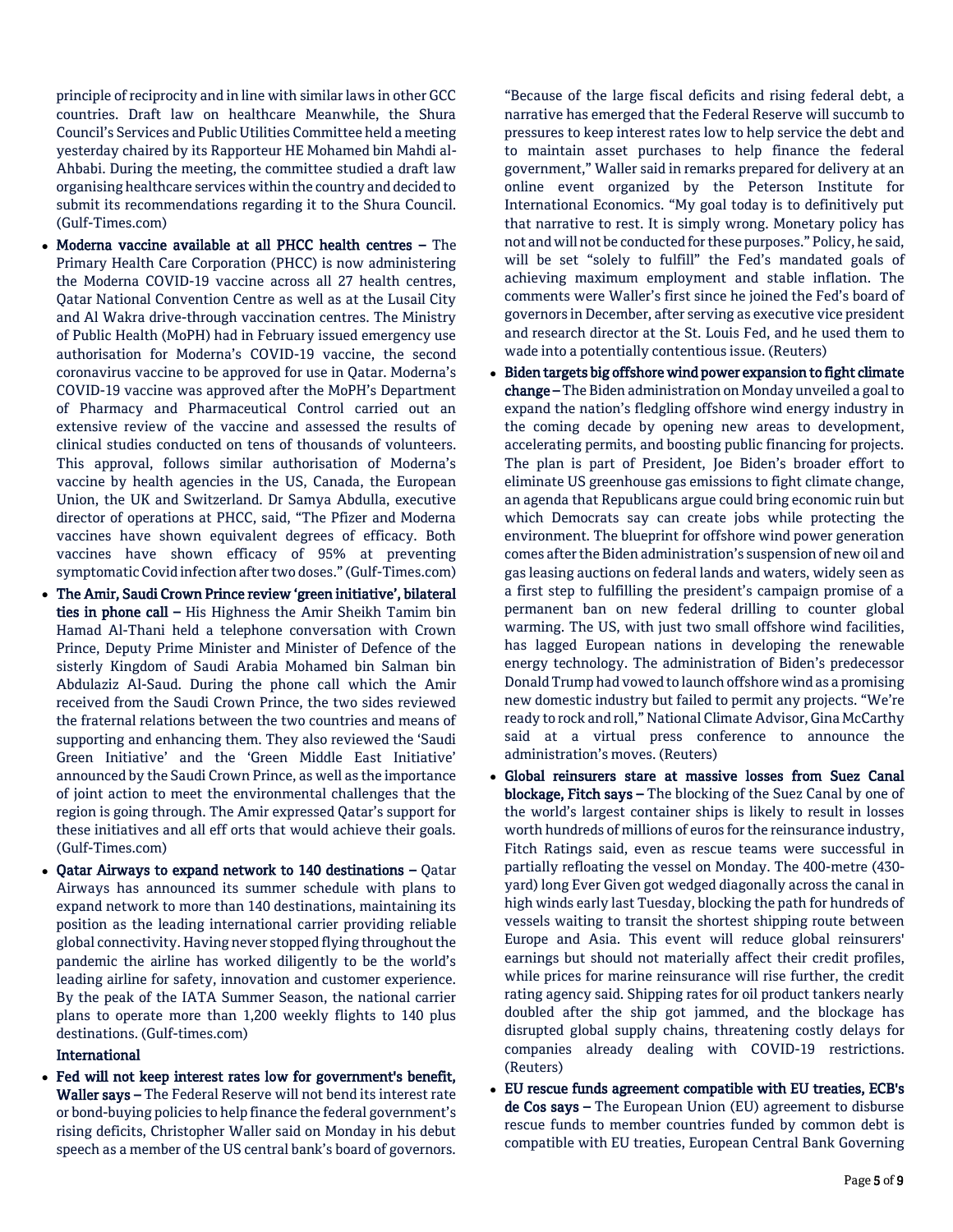Council member Pablo Hernandez de Cos said on Monday. Germany's constitutional court said on Friday it was looking into an emergency appeal by five plaintiffs there against the debtfinanced investment plan. "I have no doubt that the European agreement is perfectly compatible with the treaty," de Cos, who is also Governor of the Bank of Spain, said during an event held in Madrid by news agency Europa Press. The EU governments have agreed to allow the European Commission to raise up to EUR750bn in capital markets and pass on the money to member states worst hit by the pandemic through payments linked to jointly agreed reform and investment plans, partly as grants and partly as loans. (Reuters)

- UK consumers cut their borrowing at record annual pace in February – British consumers reined in their borrowing at the fastest annual pace on record in February, according to Bank of England data that could presage a spending-fueled bounce-back for the economy as COVID-19 restrictions are eased. Consumer borrowing dropped 9.9% YoY compared with February last year - just before the pandemic struck the West -the biggest fall since the series began in 1998, the BoE said. In February alone, borrowing was down for a seventh consecutive month although the pace of the fall eased. The data came as England's stay-athome lockdown order ended on Monday with people allowed to meet up outside in groups of six for the first time in nearly three months - the first in a series of steps to reopen the country and the economy. While repayments of consumer credit have fallen sharply during the pandemic, new borrowing has fallen by much more. (Reuters)
- Spain's 2020 budget deficit rises to nearly 11% of GDP Spain's budget deficit jumped to an 11-year high in 2020 after social spending rose and tax revenue fell because of restrictions imposed to curb the spread of COVID-19, but the gap was below the government's forecast. Budget Minister Maria Jesus Montero told a news conference on Monday the deficit had widened to the equivalent of 10.97% of gross domestic product in 2020 from 2.9% in 2019 and said the government would reduce the deficit this year. The budget gap was narrower than the government's latest official target, which stood at 11.3% of GDP. Excluding the roughly \$11.78bn hit from the recent reclassification of Spain's SAREB 'bad bank' as a public entity, the deficit was 10.09% of GDP. "The deficit increase doesn't imply the government has renounced the principle and benefit of budget stability," she said. "The priority will still be the pandemic, but that will not prevent us from reducing the deficit in 2021." (Reuters)
- Japan's retail sales fall for third straight month Japanese retail sales fell for the third straight month in February as households kept a lid on expenditure amid the coronavirus emergency, underscoring the fragile nature of the economy's recovery from last year's slump. Analysts expect Japan's economy sharply contracted in the first quarter, as lackluster consumer spending and weakening exports create challenges for policymakers who have already rolled out massive stimulus. Retail sales lost 1.5% in February from a year earlier, government data showed on Tuesday, a smaller fall than the median market forecast for a 2.8% drop. But it marked the third straight month of declines following January's 2.4% fall and a 0.2% drop in December. "That the coronavirus isn't subsiding is a major reason to worry about a delay of an economic recovery," Chief Economist at

Itochu Economic Research Institute, Atsushi Takeda said. (Reuters)

 China bonds set for billions of inflows after final FTSE WGBI nod – Index provider FTSE Russell gave final approval on Monday for inclusion of Chinese sovereign bonds in its flagship bond index, starting later this year, setting the stage for billions of dollars of inflows into the world's second-largest economy. The index provider also said India and Saudi Arabia were being considered for potential inclusion, and that Malaysia was no longer on a watch list for exclusion. Chinese government bonds will be added to the FTSE World Government Bond Index (WGBI) over three years from the end of October, FTSE Russell said in a statement. Chinese government bonds were previously included in index suites from JPMorgan and Bloomberg Barclays, but FTSE WGBI inclusion is expected to have a larger effect due to the size of passive flows tracking it. HSBC said that with roughly \$2.5tn tracking the WGBI, some \$130bn in inflows could be expected, given China's eventual 5.25% weighting - about \$3.6bn a month. (Reuters)

# Regional

- Russia supports OPEC+ oil output rollover to May, seeks small rise for itself – Russia would support broadly stable oil output by OPEC+ group of leading global oil producers in May, while seeking a relatively small output hike for itself to meet the rising seasonal demand, source familiar with Russia's thinking said on Monday. Russian energy ministry and the office of Deputy Prime Minister, Alexander Novak, in charge of Moscow's ties with OPEC+, have not immediately responded to requests for comments. Sources told Reuters last week that they expect a decision similar to the last meeting when the OPEC and its allies including Russia, also known as OPEC+, meets on April 1 to decide output policy. The OPEC+ group of producers, which are holding back about 8mn bpd of output, 1mn of which is a Saudi Arabia's voluntary cut, surprised the market on March 4 by deciding to hold output broadly steady. (Reuters)
- Saudi Arabia wants OPEC+ to extend oil cuts into May-June Saudi Arabia is prepared to support extending oil cuts by OPEC and allies into May and June and is also ready to extend its own voluntary cuts to boost oil prices amid a new wave of coronavirus lockdowns, a source briefed on the matter said on Monday. With oil prices making steady gains earlier this year, OPEC and allies, known as OPEC+, had hoped to ease output cuts. But last week four OPEC+ sources told Reuters a fresh wave of lockdowns would most likely encourage the group to extend cuts into May when it meets on Thursday. On Monday, the source said Saudi Arabia was keen to extend cuts into June. "They don't see demand as yet strong enough and want to prevent prices from falling," the source said. (Reuters)
- Saudi Arabia's February M1 money supply rises 13.1% YoY Saudi Arabian Central Bank in Riyadh published data on monetary aggregates for February, which showed that M1 money supply rose 13.1% YoY. The M2 money supply rose 8.8% YoY. The M3 money supply rose 9.8% YoY. (Bloomberg)
- Saudi grocery chain BinDawood considering Middle East deal Saudi Arabia's BinDawood Holding Co. is looking for a "sizable" deal in the Middle East as the grocery chain plans an expansion outside the Kingdom, according to its Chief Executive Officer. "We are looking for a sizable merger or acquisition that will add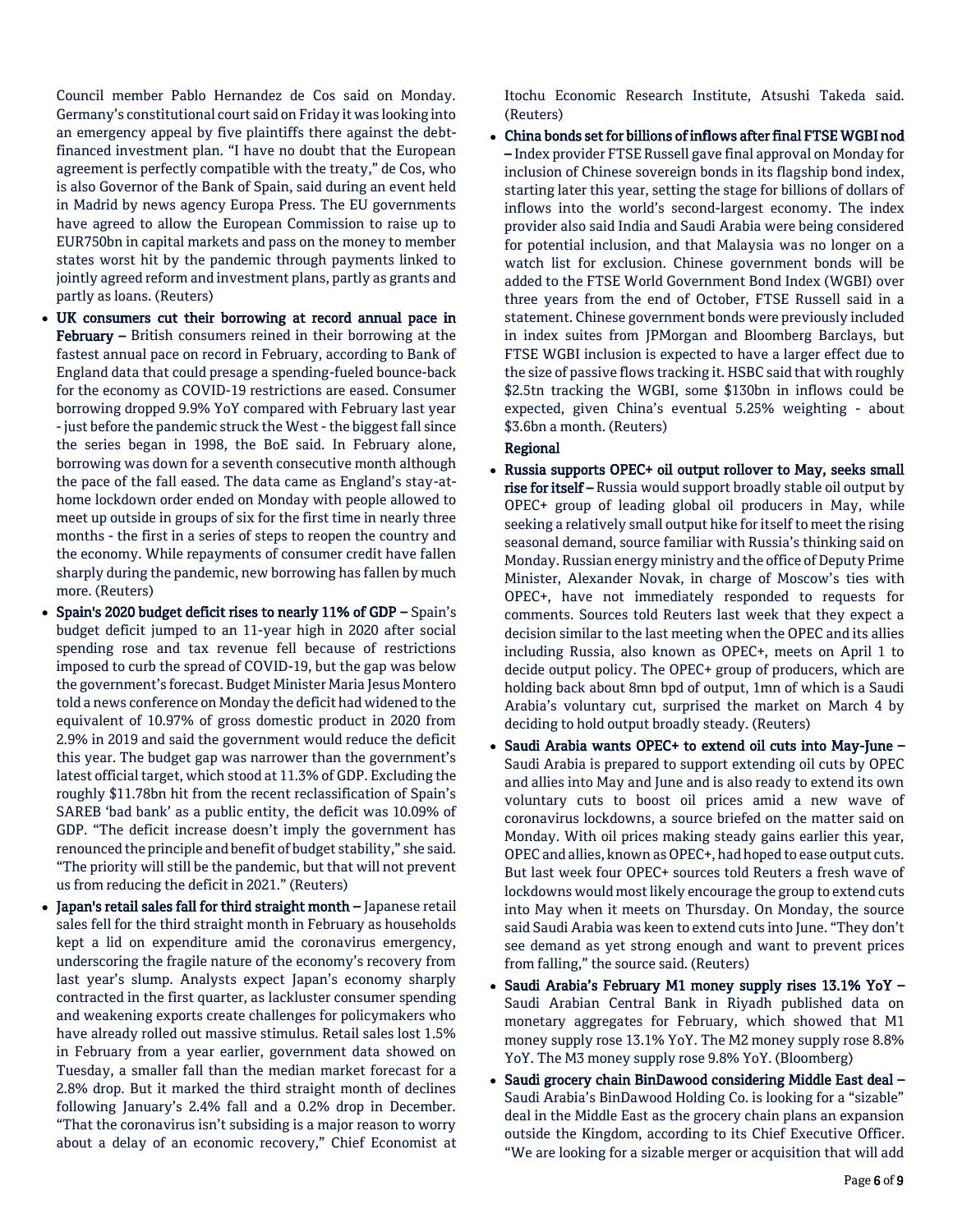value to shareholders," Ahmad Bindawood said. "It's not necessarily going to be in Saudi Arabia, we're also looking to neighboring countries." BinDawood is one of the biggest grocery chains in Saudi Arabia, operating upmarket stores under the Danube brand and mass-market stores under the BinDawood brand. It was founded in 1984 by Khaled Dawood Ibrahim BinDawood and has since grown to operate more than 70 stores. The company currently has no debt and could look to borrow to finance a potential deal, the CEO said. It has not yet appointed any financial advisers to help arrange a deal, he said. The CEO also said: Optimistic that growth will pick up further in 2021 as the Saudi economy loosens restrictions to combat the coronavirus pandemic and international travel resumes. "As flights reopen and pilgrims are allowed to come back, that will have a positive impact." (Bloomberg)

- Dubai to develop \$1.1bn energy from waste facility Dubai Holding, the investment vehicle of Dubai's ruler Sheikh Mohammed bin Rashid al-Maktoum, said on Monday it had partnered with five firms to develop a \$1.1bn energy-from-waste facility. The consortium consists of Dubal Holding, Switzerlandheadquartered Hitachi Zosen Inova, Japan's ITOCHU Corporation, Belgium's BESIX Group and local construction firm Tech Group, Dubai Holding said in a statement. The build and operate project has a 35-year concession period with the Dubai municipality, the statement said. "The facility will treat 5,666 tons of municipal solid waste produced by Dubai per day," it said, adding that it would generate energy by processing 1.9mn tons of waste per year. Project finance loan agreements worth \$900 million have been finalized with Japan Bank for International Cooperation and financial institutions including Standard Chartered Bank and Sumitomo Mitsui Banking Corp. (Reuters)
- Emirates says over 85% of pilots, cabin crew vaccinated against COVID-19 – Emirates said on Monday that over 85% of its pilots and cabin crew had been administered both doses of a coronavirus vaccine. The global take-up of coronavirus vaccines is seen as key to the reopening of borders and lifting social restrictions that have hit travel demand over the past year. Over 35,000 Emirates employees have taken a vaccine shot, the company said in a statement. Emirates has around 80,000 staff across the group, which includes airport operator dnata. (Reuters)
- Dubai theme park group DXBE adds clause to smoothen Meraas takeover – Dubai-based theme park operator DXB Entertainments has amended the Articles of Association to facilitate its takeover by Dubai property company Meraas. In a filing to Dubai Financial Market, DXBE said it has added a clause to the Articles of Association that stipulates that any shareholder who owns 90% plus one additional share in DXBE's issued share capital has the right to enforce its minority shareholders to sell or swap shares owned by them in favor of the 90% plus shareholder. DXBE, which operates Dubai Parks and Resorts theme parks, has seen continued losses while attempts at expansion restructuring have failed. It saw losses widen to AED7.8bn in 2020 following months of closures and measures to restrict the spread of COVID-19. Meraas Leisure and Entertainment in December announced its intent to buy out minority shareholders and take DXBE private. Earlier this month, DXBE's shareholders passed a resolution enabling

Meraas to acquire the senior bank debt of DXBE and subsequently convert this debt into new shares of DXBE at a conversion price of AED0.08 per share. (Zawya)

- Murban crude futures start trading at new ICE, Abu Dhabi exchange – Abu Dhabi started trading Murban crude futures contracts on Monday, offering a potential rival benchmark for trading Middle East crude. The key contract of the new ICE Futures Abu Dhabi (IFAD) oil exchange was priced at \$63.18 per barrel with 4,164 lots traded, ICE said. Each lot is 1,000 barrels. Abu Dhabi-based IFAD is backed by the Intercontinental Exchange Inc, Abu Dhabi National Oil Co (ADNOC) and partners including international oil majors. "Starting today, Murban futures will be freely traded from Singapore to London, and from Abu Dhabi to New York," ADNOC Chief Executive, Sultan Al-Jaber said. (Reuters)
- Abu Dhabi looks to become pharma hub after Sinopharm deal Abu Dhabi is looking to transform itself into a pharmaceutical hub, with a goal to help distribute billions of vaccine doses. "Our target for the future is to make Abu Dhabi a pharmaceutical center" and a "hub for life sciences," Abu Dhabi Ports Chairman, Falah Mohammed Al Ahbabisaid at a virtual event on Monday. "We are building our airport, our capacity, our infrastructure and all our processes to achieve that target." (Bloomberg)
- Kuwait moves to allocate KD600mn for health worker bonuses The Kuwait cabinet has adopted a proposal to open an additional credit line of KD600mn to cover the bonuses of front-line health workers fighting the pandemic, state-run KUNA reported. The measure will be submitted to the Kuwaiti emir before being brought before the National Assembly. (Bloomberg)
- Oman's Port of Duqm says ships stuck on the Red Sea can offload cargo at the port – Oman's Port of Duqm said on Monday it is ready to provide storage options, transshipment, and bunkering solutions for containers, RORO units, and any vessel types looking for new safe haven in the Middle East, Port of Duqm Company said. The company said the port is also ready to mitigate the situation being faced by shipping operators who have their ships stuck on the Red Sea-side of the Suez Canal. It added that "these ships can explore the options of offloading their containers or their cargo at the port, for temporary storage and later on, through the deployment of specific relief ships of varying sizes, decide to clear these back logs for final delivery to the destination points." (Reuters)
- Oman sells OMR146mn 91-day bills; bid-cover at 1.07x Oman sold OMR146mn of 91-day bills due on June 30. Investors offered to buy 1.07 times the amount of securities sold. The bills were sold at a price of 99.802, have a yield of 0.794% and will settle on March 31. (Bloomberg)
- Bahrain's real GDP 'to grow by 2.55% this year' Bahrain's real GDP will grow by 2.55% this year, well above the 1.4% growth forecast for the GCC region as a whole, predicts a new report. 'Economic Update: Middle East Q1 2021', compiled by Oxford Economics and commissioned by the Institute of Chartered Accountants in England and Wales (ICAEW), expects the rollout of coronavirus vaccines should allow a return to relative normality in the Middle East in the second half of 2021, while much of the region's economies will benefit from higher commodity prices and stronger external demand. Overall, according to ICAEW, the GCC GDP is estimated to have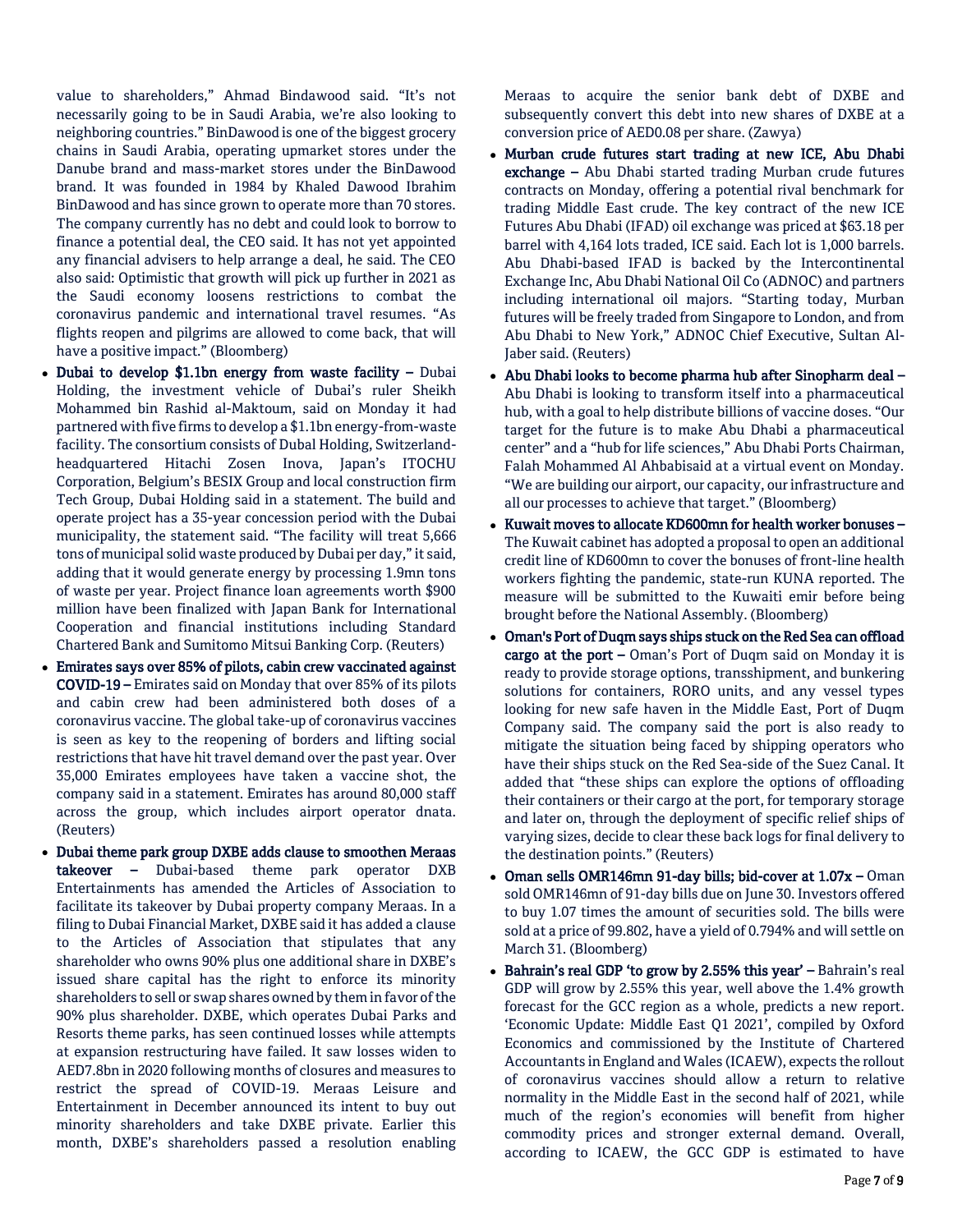contracted 5.4% in 2020. The Middle East's GDP forecast for this year stands at 2.5%, similar to the average pace from 2010 to 2019 (2.6%), whereas the region's unprecedented decline in 2020 is projected at 5.2%. (Zawya)

 Bahrain sells BHD70mn 91-day bills; bid-cover at 1.03x – Bahrain sold BHD70mn of 91-day bills due on June 30. Investors offered to buy 1.03 times the amount of securities sold. The bills were sold at a price of 99.721, have a yield of 1.11% and will settle on March 31. (Bloomberg)